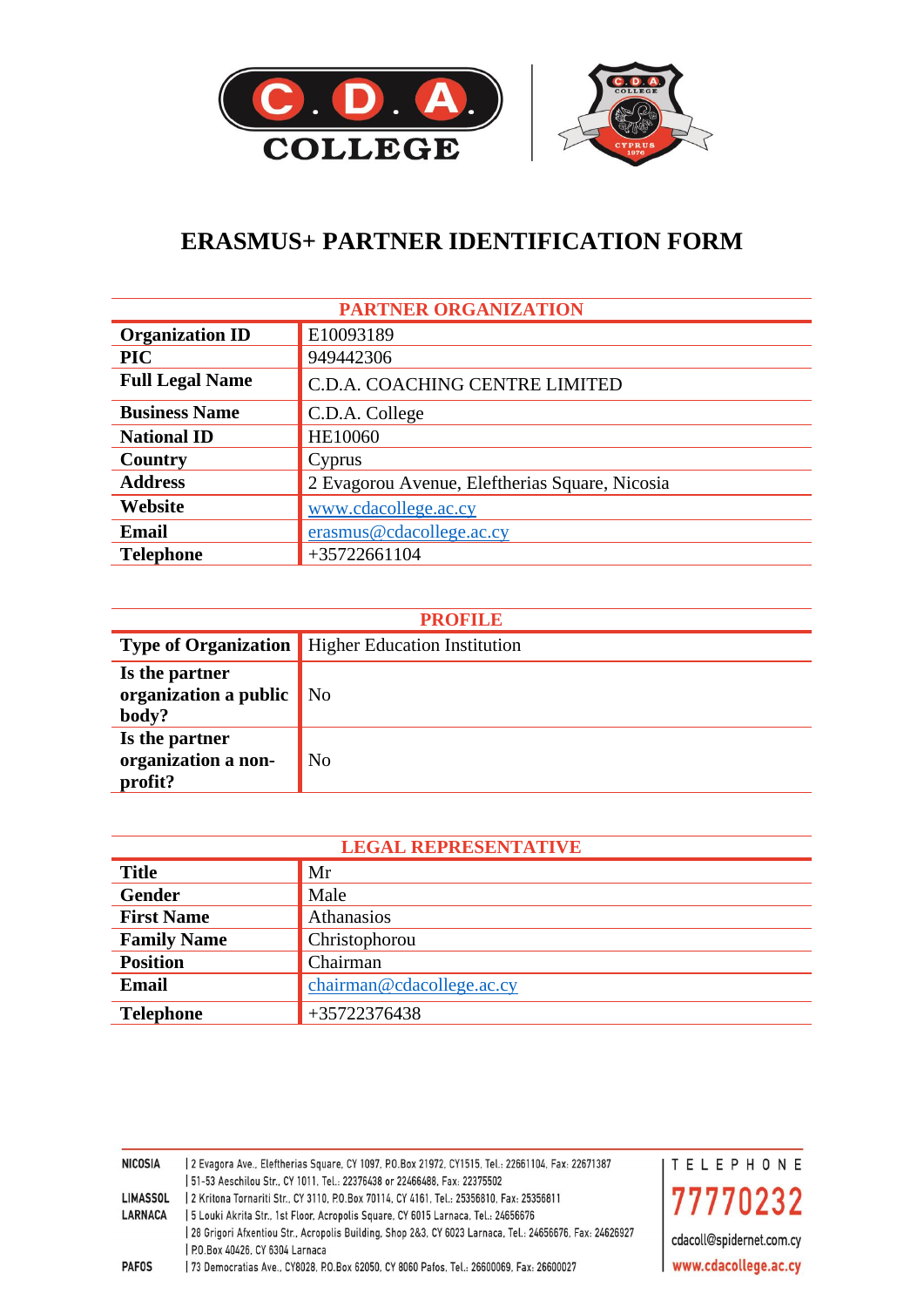



| <b>CONTACT PERSON</b> |                                |  |
|-----------------------|--------------------------------|--|
| <b>Title</b>          | <b>Mrs</b>                     |  |
| <b>Gender</b>         | Female                         |  |
| <b>First Name</b>     | Christina                      |  |
| <b>Family Name</b>    | Agathangelou                   |  |
| <b>Department</b>     | <b>International Office</b>    |  |
| <b>Position</b>       | Erasmus Coordinator            |  |
| <b>Email</b>          | ch.agathangelou@cdacollege.net |  |
| <b>Telephone</b>      | +35722376438                   |  |

#### **BACKGROUND & EXPERIENCE**

#### **Please briefly present the organization.**

C.D.A. College is one of the oldest private Colleges in Cyprus with a long tradition in Tertiary education since 1976. At present, C.D.A College is the biggest private College in Cyprus with four branches in Nicosia, Limassol, Larnaca and Pafos since 2014 with 43 accredited Programs of Study. C.D.A College offers a variety of programs of study to cover vocational and academic needs of the market and help prosper students achieve their dream and goals. Using innovative academic methodologies and techniques we are committed to contributing to the highest level of education.

C.D.A. College is dedicated to the provision of high-quality, cost-effective education and training, in the areas of Business Studies, Travel and Tourism Industry, Information & Communication Technology, Secretarial Studies, Police Management, Beauty Therapy, Hairdressing, Casino Management and Fashion Design.

The mission and goals of the College derive from the following statements:

Access C.D.A. College offers graduate and undergraduate programs addressing issues of particular importance to people. Our curricula, teaching methodologies, our financial and academic support services address the needs of students who come to the College from varied social, cultural and ethnic background.

Excellence C.D.A. College addresses the intellectual and professional needs of individual students though classes and other educational experiences. Students benefit from rigorous, specially tailored approaches to fostering gains in abilities and understanding.

| NICOSIA         | 2661104, Fax: 22671387 [28] 2267104. [28] 2267104 [28] 24710 [28] 24710. [28] 2571087 [28] 2571087 [    | I T E L E P H O N E      |
|-----------------|---------------------------------------------------------------------------------------------------------|--------------------------|
|                 | 51-53 Aeschilou Str., CY 1011, Tel.: 22376438 or 22466488, Fax: 22375502                                |                          |
| <b>LIMASSOL</b> | 2 Kritona Tornariti Str., CY 3110, P.O.Box 70114, CY 4161, Tel.: 25356810, Fax: 25356811                | 77770232                 |
| <b>LARNACA</b>  | 5 Louki Akrita Str., 1st Floor, Acropolis Square, CY 6015 Larnaca, Tel.: 24656676                       |                          |
|                 | 28 Grigori Afxentiou Str., Acropolis Building, Shop 2&3, CY 6023 Larnaca, Tel.: 24656676, Fax: 24626927 | cdacoll@spidernet.com.cy |
|                 | P.O.Box 40426, CY 6304 Larnaca                                                                          |                          |
| <b>PAFOS</b>    | 73 Democratias Ave., CY8028, P.O.Box 62050, CY 8060 Pafos, Tel.: 26600069, Fax: 26600027                | www.cdacollege.ac.cy     |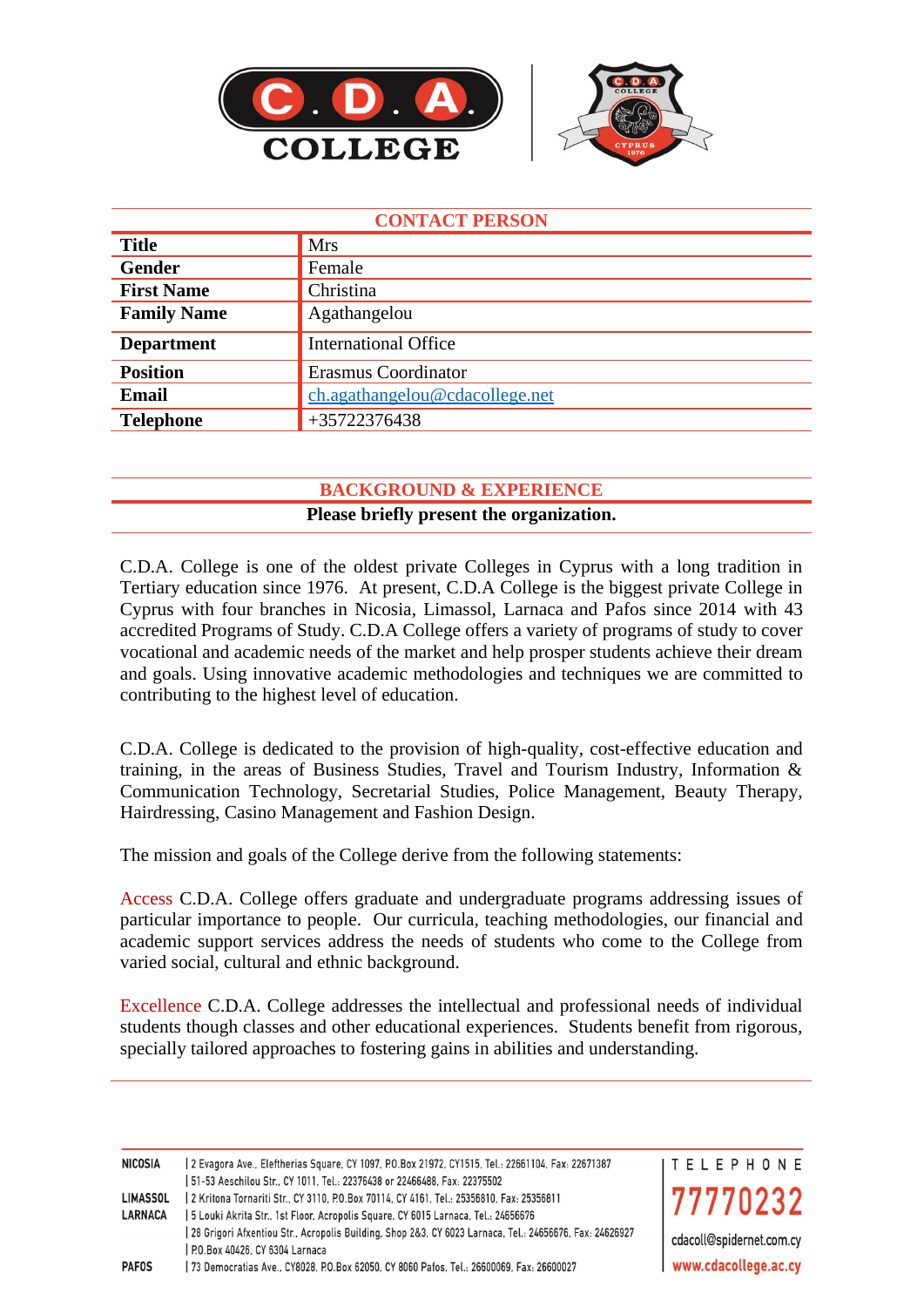

Quality of Life C.D.A. College supports cultural diversity by helping ethnic and international communities to articulate and celebrate their cultural values and identities, and by recognizing the contributions and achievements of members of these communities.

#### **Objectives**

- To provide students a stimulating learning environment.
- To provide students with the necessary skills to enable them to hold responsible and challenging posts in the society.
- To provide theoretical and practical training for future employment.
- To provide to students' opportunities for employment.

Through its broad range of programs, the College provides students from Cyprus and around the world with the depth of understanding and intellectual flexibility they need to respond to the challenges they will face in the years to come.

The College aims to strengthen its contribution to the national provision of higher education. It intends to build upon links with industry and to meet the need for specific higher education for the local and international community. C.D.A. intends to remain a college, which is responsive to changing environmental, vocational and technological factors. Its management will spare no effort to sustain and develop in the future, a climate receptive to this attainment.

The total activity of the College will be directed towards providing a stimulating learning environment for students. The staff will be encouraged to explore new ideas in teaching, learning and to pursue educational initiatives compatible with the College ethos and stated principles.

### **AREAS OF EXPERTISE**

**What are the activities and experience of your organization in the areas relevant to this application?**

#### **Areas of Expertise**

#### Educational Programs

C.D.A College provides high quality education in the academic fields of Business, Travel, Technology, Secretarial, Police and Criminology, Aesthetics, Hairdressing, Casino and Fashion.

#### Project Management

C.D.A. College has developed and implemented several Erasmus+ projects for the continuous professional development of the academic and administration staff, the enrichment of learners' knowledge and skills in their academic field, as well as the exchange of good practices between partner countries.

| <b>NICOSIA</b>  | 2661104, Fax: 22671387 [28] 22671387 [28] 22671388 [28] 25 [28] 25 [28] 26. [28] 26. [28] 26. [28] 2                                      | <b>ITELEPHONE</b>        |
|-----------------|-------------------------------------------------------------------------------------------------------------------------------------------|--------------------------|
|                 | 51-53 Aeschilou Str., CY 1011, Tel.: 22376438 or 22466488, Fax: 22375502                                                                  |                          |
| <b>LIMASSOL</b> | 2 Kritona Tornariti Str., CY 3110, P.O.Box 70114, CY 4161, Tel.: 25356810, Fax: 25356811                                                  | 77770232                 |
| <b>LARNACA</b>  | 5 Louki Akrita Str., 1st Floor, Acropolis Square, CY 6015 Larnaca, Tel.: 24656676                                                         |                          |
|                 | 28 Grigori Afxentiou Str., Acropolis Building, Shop 2&3, CY 6023 Larnaca, Tel.: 24656676, Fax: 24626927<br>P.O.Box 40426, CY 6304 Larnaca | cdacoll@spidernet.com.cy |
| <b>PAFOS</b>    | 73 Democratias Ave., CY8028, P.O.Box 62050, CY 8060 Pafos, Tel.: 26600069, Fax: 26600027                                                  | www.cdacollege.ac.cy     |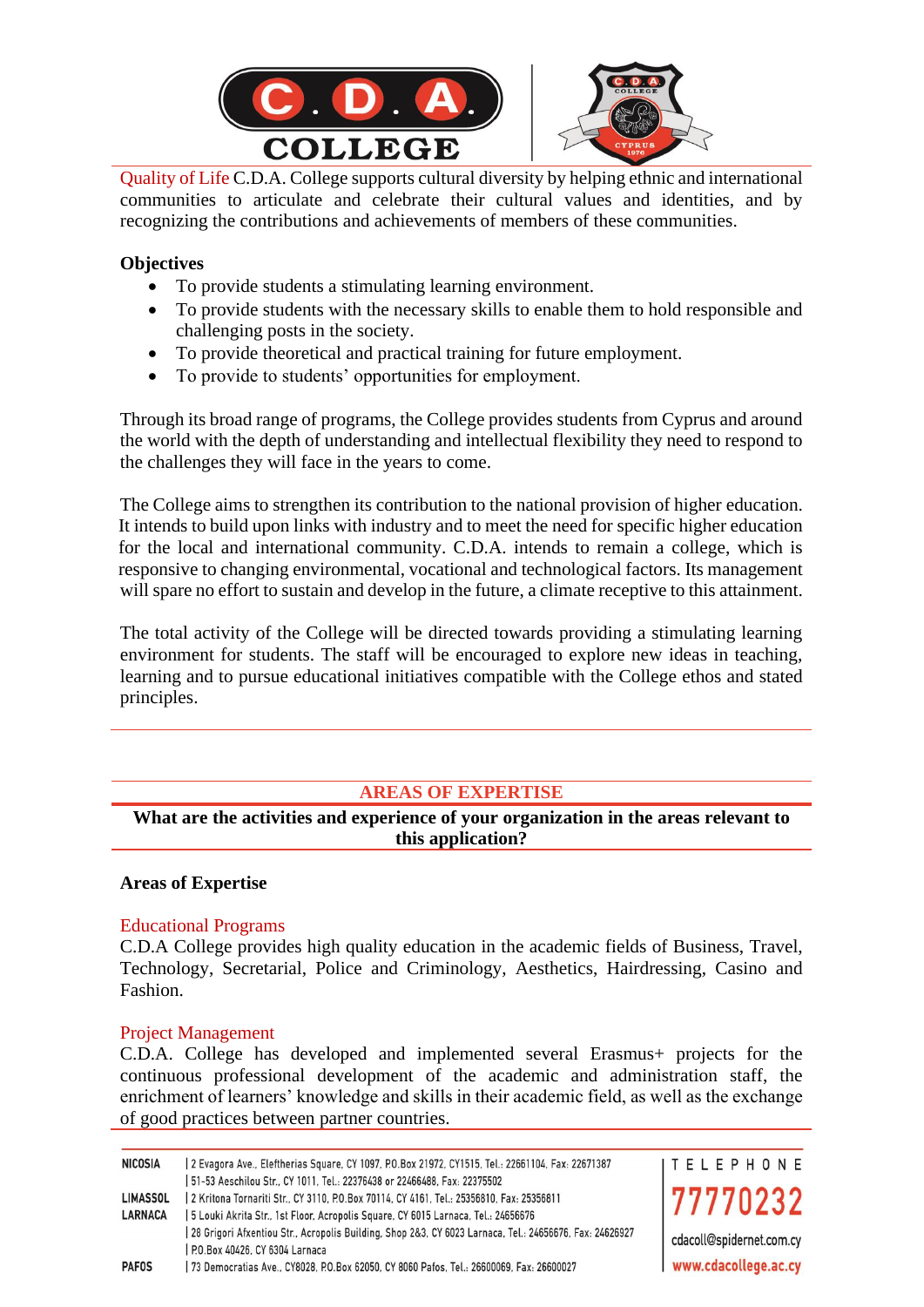

#### Seminars/Trainings

C.D.A College provides seminars and trainings accredited and supported by the Cyprus Human Resources Development Authority of Cyprus (HRDA), which aim to professional development and training in all areas to meet the needs of the economy.

#### Research

CDA College Research Centre "Aristotelis" is an autonomous, non-for-profit research organization based in Cyprus that was established to provide an independent platform for researchers across the island. CDA College aims at excellence in research and is fully committed to developing and promoting research activity. Research both pure and applied, being an essential academic activity is an integral part of CDA College's mission. Research and advancement of knowledge as intellectual activities, are an integral part of our educational environment that fosters innovation and enthusiasm for excellence. Research at CDA College is concentrated in the areas of Humanities and Social Sciences, Pure and Applied Sciences, Marketing, Economics and Management and other emerging global issues.

#### **What are the skills and expertise of key staff/persons involved in this application?**

#### **Christina Agathangelou**

*Erasmus Coordinator* MSc Cybercrime and E-Investigation BSc Applied Criminology with Forensic Studies

#### **Dr (C) Tonia Georgiou**

*Erasmus Officer | Public Relations | Student Welfare Nicosia Campus* Phd (C) Sociology MBA**,** MA History BA History

#### **Stella Michaelidou**

*Erasmus Officer | Public Relations | Student Welfare Limassol Campus* MBA Diploma in Public Relations

#### **Katerina Ioannou**

*Erasmus Officer | Public Relations | Student Welfare Larnaca Campus* BA Finance

| <b>NICOSIA</b>  | 2661104, 22671387 [2] 22671387 [2] E Evagora Ave., Evagora Ave., CY1515, 2016 2016, 22671387 [2] 2]     | I T E L E P H O N E      |
|-----------------|---------------------------------------------------------------------------------------------------------|--------------------------|
|                 | 51-53 Aeschilou Str., CY 1011, Tel.: 22376438 or 22466488, Fax: 22375502                                |                          |
| <b>LIMASSOL</b> | 2 Kritona Tornariti Str., CY 3110, P.O.Box 70114, CY 4161, Tel.: 25356810, Fax: 25356811                | 77770232                 |
| <b>LARNACA</b>  | 5 Louki Akrita Str., 1st Floor, Acropolis Square, CY 6015 Larnaca, Tel.: 24656676                       |                          |
|                 | 28 Grigori Afxentiou Str., Acropolis Building, Shop 2&3, CY 6023 Larnaca, Tel.: 24656676, Fax: 24626927 | cdacoll@spidernet.com.cy |
|                 | P.O.Box 40426, CY 6304 Larnaca                                                                          |                          |
| <b>PAFOS</b>    | 73 Democratias Ave., CY8028, P.O.Box 62050, CY 8060 Pafos, Tel.: 26600069, Fax: 26600027                | www.cdacollege.ac.cy     |